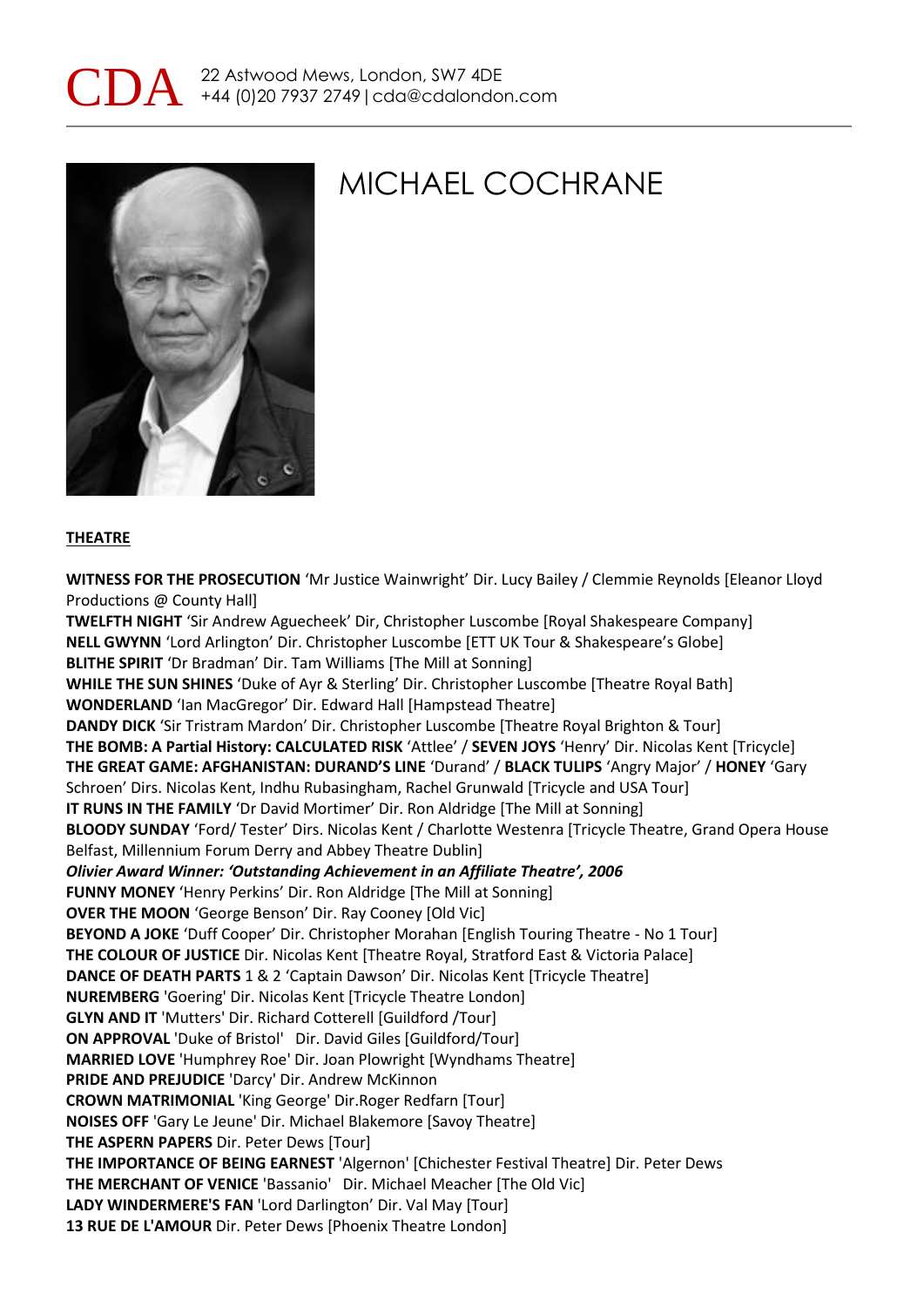### **TELEVISION**

**I HATE YOU** [Big Talk Productions] 'Leonard' Dir. Damon Beesley **THE OUTLAWS** [Big Talk Productions] – 2 Episodes 'Mr Kingsley' Dir. Stephen Merchant & John Butler **DOCTORS** [BBC] – 2 Episodes 'Judge David Tennyson' Dir. Niall Fraser & Isher Sahota **STICKS & STONES** [ITV] 'Clayton' Dir. Julia Ford **MAN DOWN – S4** [Avalon] 'Dr Baxter' Dir. Al Campbell **DECLINE AND FALL** [Tiger Aspect] 'Prosecuting Counsel' Dir. Guillem Morales **THE CROWN – Scientia Polentia Est** [Left Bank Pictures] 'Vice Provost Martens' Dir. Stephen Daldry **DOCTORS** [BBC TV] 'Tom O'Docherty' Dir. Ian Barnes **AGATHA RAISIN AND THE MURDEROUS MARRIAGE** [Mammoth Screen for Sky] 'Sir Desmond Derrington' Dir. Geoffrey Sax **WE'RE DOOMED! THE MAKING OF DAD'S ARMY** {DSP Drama] 'Arnold Ridley' Dir. Steve Bendelack **DOWNTON ABBEY – Series VI** & **Xmas Special** [Carnival] 'Reverend Travis' Dir. Philip John **CRADLE TO GRAVE** [ITV Studios] 'Judge' Dir. Sandy Johnson **MAN DOWN – S2** [Avalon] 'Dr Baxter' Dir. Al Campbell **VICIOUS – S2** [Brown Eyed Boy] 'Jasper' Dir. Ed Bye **COALITION** [Cuba Pictures] 'Buchanan' Dir. Alex Holmes **THE MUSKETEERS: The Homecoming** [BBC TV] 'Judge' Dir. Saul Metzstein **HOLLYOAKS** [Lime Pictures] 'Immigration Judge' Dir. Nigel Keen **THE ESCAPE ARTIST** [Endor Productions for BBC] 'Judge' Dir. Brian Welsh **PANTO!** [Baby Cow for ITV] 'Johnny Darby' Dir. Christine Gernon **DOWNTON ABBEY Series II and III** [Carnival] 'Reverend Travis' Dirs. Brian Kelly, Brian Percival, Jeremy Webb **TITANIC – BLOOD AND STEEL** [Deangelis] 'Captain Smith' Dir. Ciaran Donnelly **HOLY FLYING CIRCUS** [Hillbilly TV] 'Malcolm Muggeridge' Dir. Owen Harris **DOCTORS** [BBC TV] 'Charles Honeychurch' Dir. Graham Moore **NEW TRICKS: Lost in Translation** [Wall to Wall] 'Daniel Cranagh' Dir. Robin Sheppard **THE BILL** [Talkback Thames] 'Howard Walsh' Dir. Alex Pillai **LAW & ORDER: UK** [Kudos] 'Judge Burchville' Dir. James Strong **CRIMINAL JUSTICE 2** [BBC TV] 'Felix Crane' Dir. Mark Jobst **HEARTBEAT** [ITV Prods] 'Dr Cunningham' Dir. Piotr Szkapiak **MARGARET** [Great Meadow] 'Alan Clark' Dir. James Kent **MUTUAL FRIENDS** [Hat Trick] 'Judge' Dir. Jim O'Hanlon **SHARPE'S PERIL** [Sharpe Films] 'General Sir Henry Simmerson' Dir. Tom Clegg **MUMBAI CALLING** [Allan Mckeown Presents Ltd] 'Sir Rupert de Beer' Dir. Kabir Akhtar **TO THE MANOR BORN – XMAS SPECIAL** [BBC TV] 'Archie Pennington Booth' Dir. Gareth Gwenlan **THE LONG WALK TO FINCHLEY** [Great Meadow] 'Sir Waldron Smithers' Dir. Niall MacCormick **MY SPY FAMILY** [Kindle Entertainment] 'Lord Bollingstock' Dir. David Sant **DOCTORS** [BBC TV] 'Tom Barclay' Dir. Steve Hughes **SUEZ** [BBC TV] 'Selwyn Lloyd' Dir. Peter Molloy **THE WORST CHRISTMAS OF MY LIFE** [Hat Trick] 'Rupert Bledlow' Dir. Mark Bussell/ Justin Sbresni **WIRE IN THE BLOOD** [Coastal Productions] 'Judge Hynes' Dir. A.J. Quinn **SHARPE'S CHALLENGE** [Saturn Films] 'General Sir Henry Simmerson' Dir. Tom Clegg **SHARPE'S REGIMENT/ SHARPE'S SWORD/ SHARPES EAGLES** [Sharpe Film Ltd] 'Major Sir Henry Simmerson' Dir. Tom Clegg **H.G. WELLS – A Life in Pictures** [Wall to Wall] 'Lord Northcliffe' Dir. James Kent **HEARTBEAT** [YTV Granada] 'Mr Quinn' Dir. Judith Dine **THE BRIEF** [Granada TV] 'Robin Cazalet' Dir. Minkie Spiro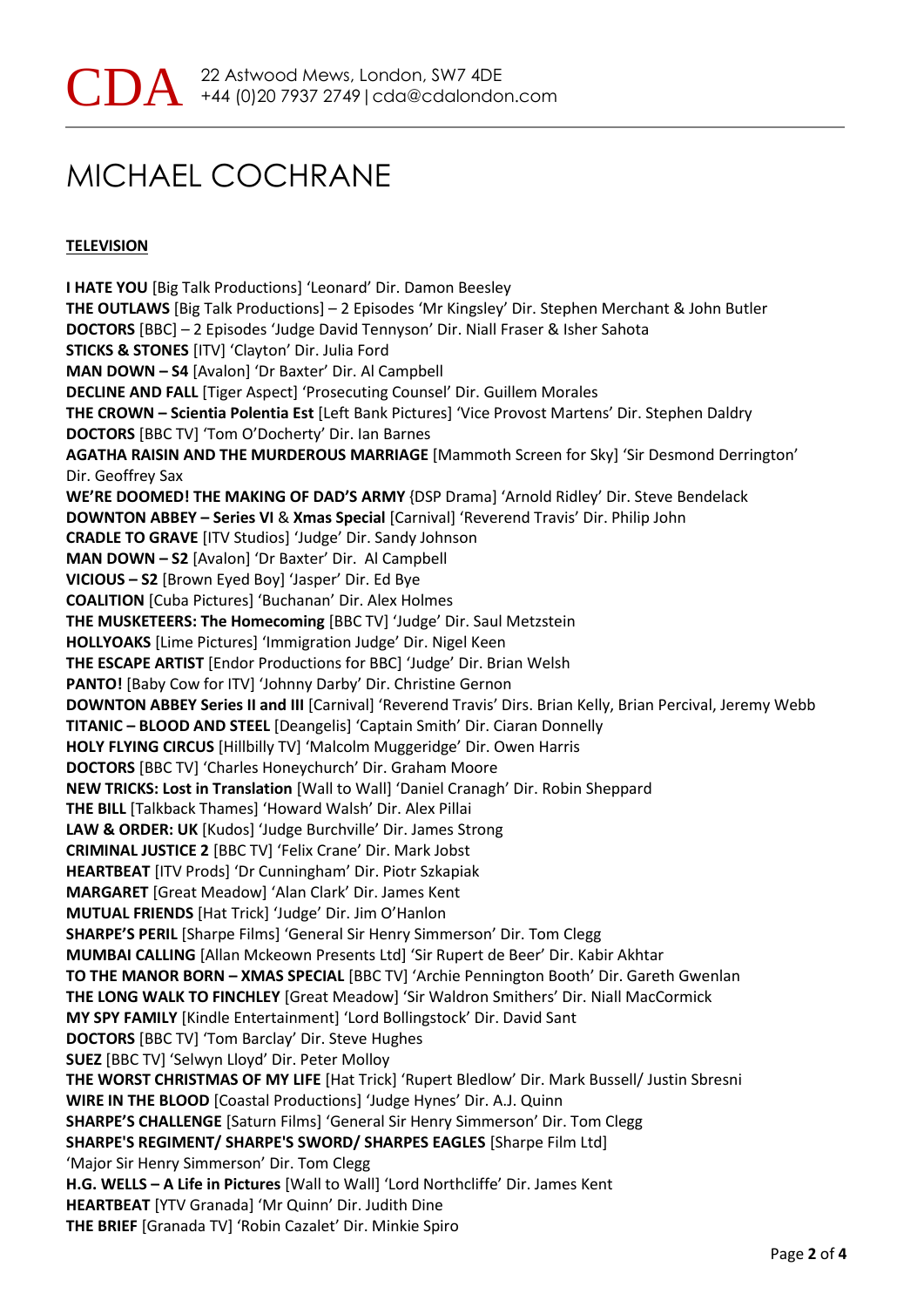**TELEVISION cont.**

**IN PRAISE OF HARDCORE** [BBC TV] 'Lord Lyttleton' Dir. Chris Durlacher **THE GOVERNMENT INSPECTOR** [Mentorn] 'Sir Richard Dearlove' Dir. Peter Kosminsky *Royal Television Society Award Winner: 'Best Single Drama', 2005 BAFTA Award Winner: 'Best Drama', 2006*  **MONARCH OF THE GLEN** [Ecosse] 'Colonel Ford' Dir. Rob Knights **DOCTORS** [BBC TV] 'Rowland Bryant' Dir. Christiana Ebohon **WHO KILLED CHARLES BRAVO?** [Touchpaper TV] 'Dr Gully' Dir. Michael Samuels **HOLBY CITY** [BBC TV] 'John Dunne' Dir. James Strong **MURPHY'S LAW** [Tiger Aspect] 'Curtis Livingston' Dir. Ed Fraiman **JONATHAN CREEK** [BBC TV] 'Owen Glendower' Dir. Sandy Johnson **ROSEMARY & THYME** [Carnival] 'Franklin Danvers' Dir. Tom Clegg **MAD ABOUT ALICE** [Tandem Ents] 'Headmaster' Dir. Gareth Carrivick **REVERSALS** [Box TV] 'Barry' Dir. David Evans **SPOOKS II** [Kudos] 'Ross Vaughan' Dir. Sam Miller **KEEN EDDIE** [Paramount] 'Mr Pippin Snr' Dir. Paul Shapiro **THE FALKLANDS PLAY** [BBC 4] 'Ridley' Dir. Michael Samuels **THE CRY** [Sally Head Prods] 'Nathaniel Wakely' Dir. David Drury **SWALLOW** [Box TV] 'Farley' Dir. Adrian Shergold **A TOUCH OF FROST** - **MISTAKEN IDENTITY** [YTV] 'HMI Mr Barbock' Dir. Roger Bamford **LEE EVANS' SO WHAT NOW?** [BBC TV] 'Heather's Father' Dir. Tony Dow **MICAWBER** [YTV] 'Lord Edward' Dir. Adrian Shergold **THE INNOCENT** [YTTTV] 'Harold Haig' Dir. Sarah Harding **INNOCENTS** [United Prods] 'Chairman Sir Donald Irvine' Dir. Peter Kosminsky **FISH** [BBC/Principal Pics 1 ep] 'Blackstead' Dir. Claire Winyard. **PERFECT WORLD I & II** [Tiger Aspect] 'Marketing Director' Dir. Mark Chapman **LONGITUDE** [Granada] 'Waddington' Dir. Charles Sturridge **BIG BAD WORLD** [Carlton] 'George' Dirs. Piers Haggard, Sandy Johnson & Udayan Prasad **NANCHERROW** [Portman Ent Group] 'Sir George Rawlings' Dir. Simon Langton **THE AMBASSADOR II** [Mazeed Ltd] 'Harston' Dir. A. J. Quinn **THE UNINVITED** [Zenith Prods] 'Oliver Brown' Dir. Norman Stone **THE BROKER'S MAN** [Bentley Prods] 'Cecil Addison' Dir. Roger Gartland **BECK** [BBC TV] Dir. Ken Grieve **SIMISOLA - RUTH RENDELL** [Blue Heaven Prods] 'Swithun Riding' Dir. Jim Goddard **THE CHIEF** [Anglia TV 4 series] 'Nigel Crimmond' Dir. A. J. Quinn, Rick Stroud, Brian Farnham, Roger Gartland, Tom Cotter **A DANGEROUS MAN** - Lawrence After Arabia [Sands Films] 'Churchill' Dir.Chris Menaul **A MURDER OF QUALITY** [Portobello Productions] 'Charles Hecht' Dir. Gavin Millar

Michael's long and varied television career includes leading roles in:

**WINGS / LOVE IN A COLD CLIMATE / KING'S ROYAL / THE CITADEL / FORTUNES OF WAR / THE CHELWORTH INHERITANCE / MASTER OF INNOCENTS / PIE IN THE SKY / THE DARLING BUDS OF MAY / TAGGART / THE BILL / WYCLIFFE / HEARTBEAT / 99-1 / THE TWO RONNIES / SHELLEY / DEAR JOHN / JUST HIS LUCK / KEEPING UP APPEARANCES** / **NO JOB FOR A LADY**